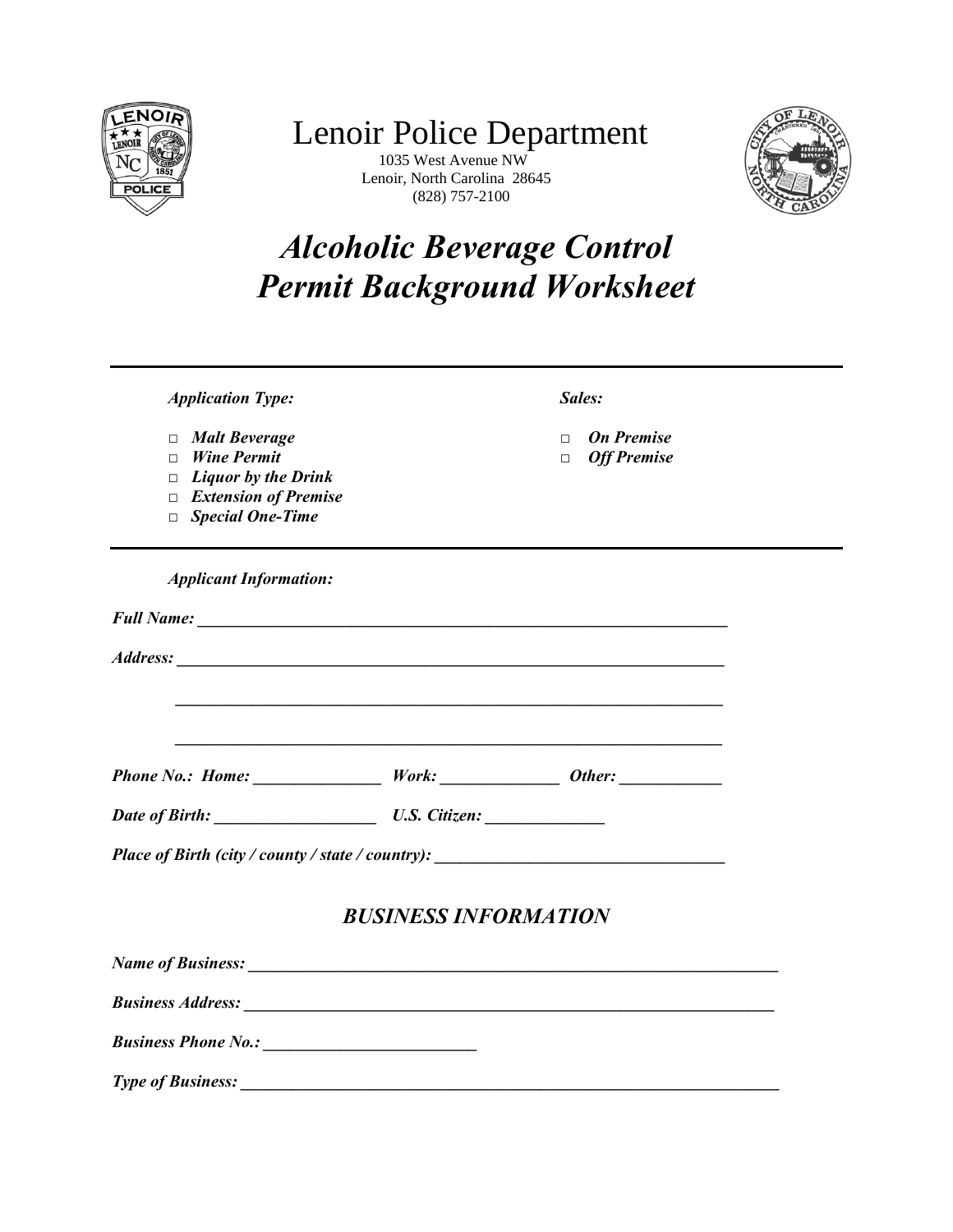## **OWNERS OF BUSINESS**

| <b>Name</b>                                                                                          | <b>Address</b>                                       | <b>Phone No.</b> |
|------------------------------------------------------------------------------------------------------|------------------------------------------------------|------------------|
|                                                                                                      |                                                      |                  |
|                                                                                                      |                                                      |                  |
|                                                                                                      |                                                      |                  |
|                                                                                                      |                                                      |                  |
|                                                                                                      |                                                      |                  |
|                                                                                                      |                                                      |                  |
|                                                                                                      |                                                      |                  |
|                                                                                                      |                                                      |                  |
|                                                                                                      |                                                      |                  |
|                                                                                                      |                                                      |                  |
|                                                                                                      |                                                      |                  |
|                                                                                                      |                                                      |                  |
| Person filling out this application:                                                                 |                                                      |                  |
| <b>Purpose of Request:</b>                                                                           | <u> 1980 - Jan Barnett, fransk politik (d. 1980)</u> |                  |
| Coordinating Special Event (if applicable – list date, time and location also): ____________________ |                                                      |                  |
|                                                                                                      |                                                      |                  |

Draw Diagram of Requested Premise Extension (if applicable -next page) or include as attachment.